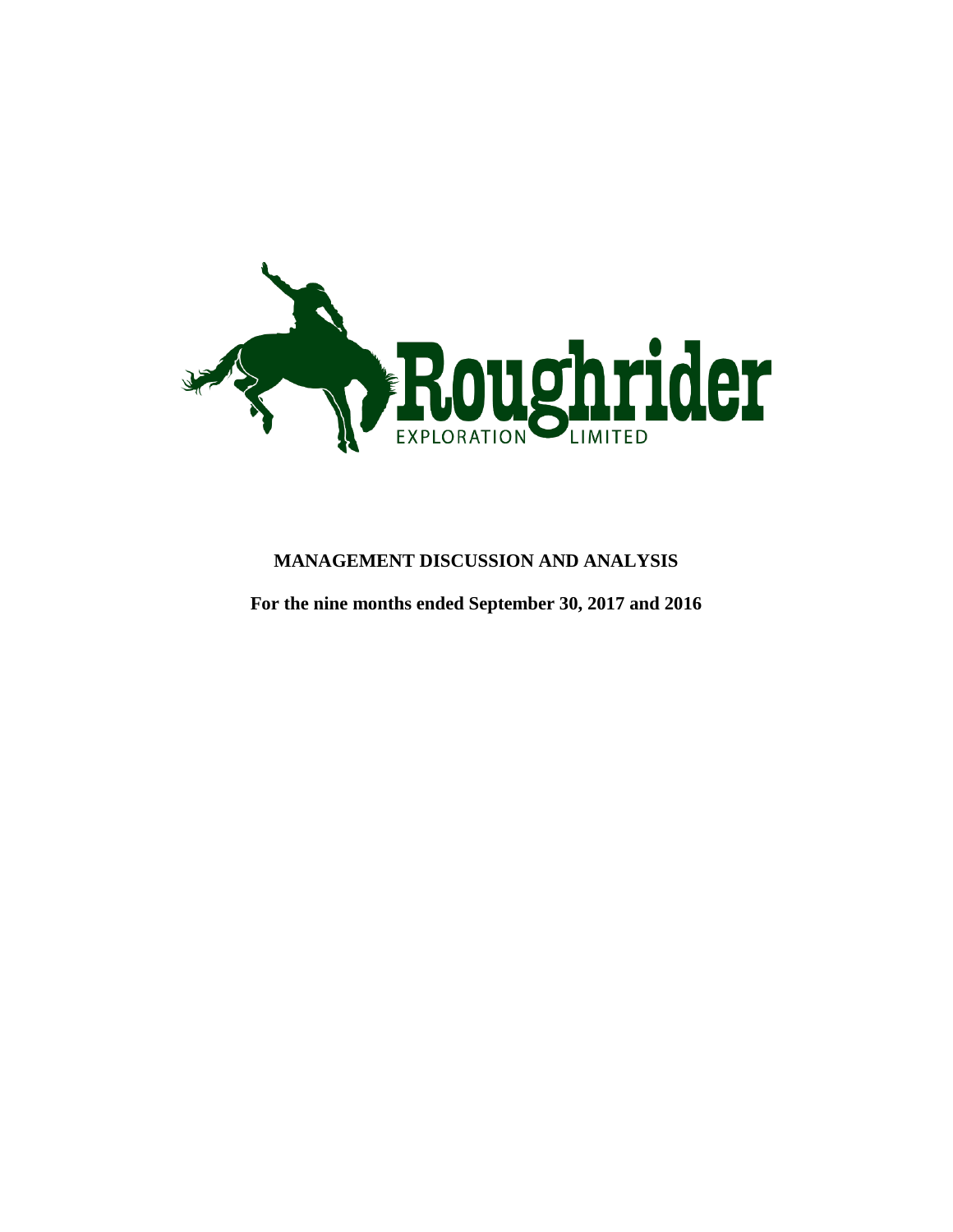#### **INTRODUCTION**

Prepared on November 29, 2017 for the nine months ended September 30, 2017 ("Q3 2017"), this Management Discussion and Analysis ("MD&A") supplements, but does not form part of the audited financial statements of Roughrider Exploration Limited ("Roughrider" or the "Company"). This MD&A should be read in conjunction with the accompanying audited financial statements for the years ended December 31, 2016 and 2015 and the related notes which have been prepared in accordance with International Financial Reporting Standards ("IFRS").

Additional information, including audited financial statements and more detail on specific items discussed in this MD&A can be found on the Company's page at [www.sedar.com.](http://www.sedar.com/)

Monetary amounts in the following discussion are in Canadian dollars.

This MD&A contains Forward Looking Information. Please read the Cautionary Statements on page 3 carefully.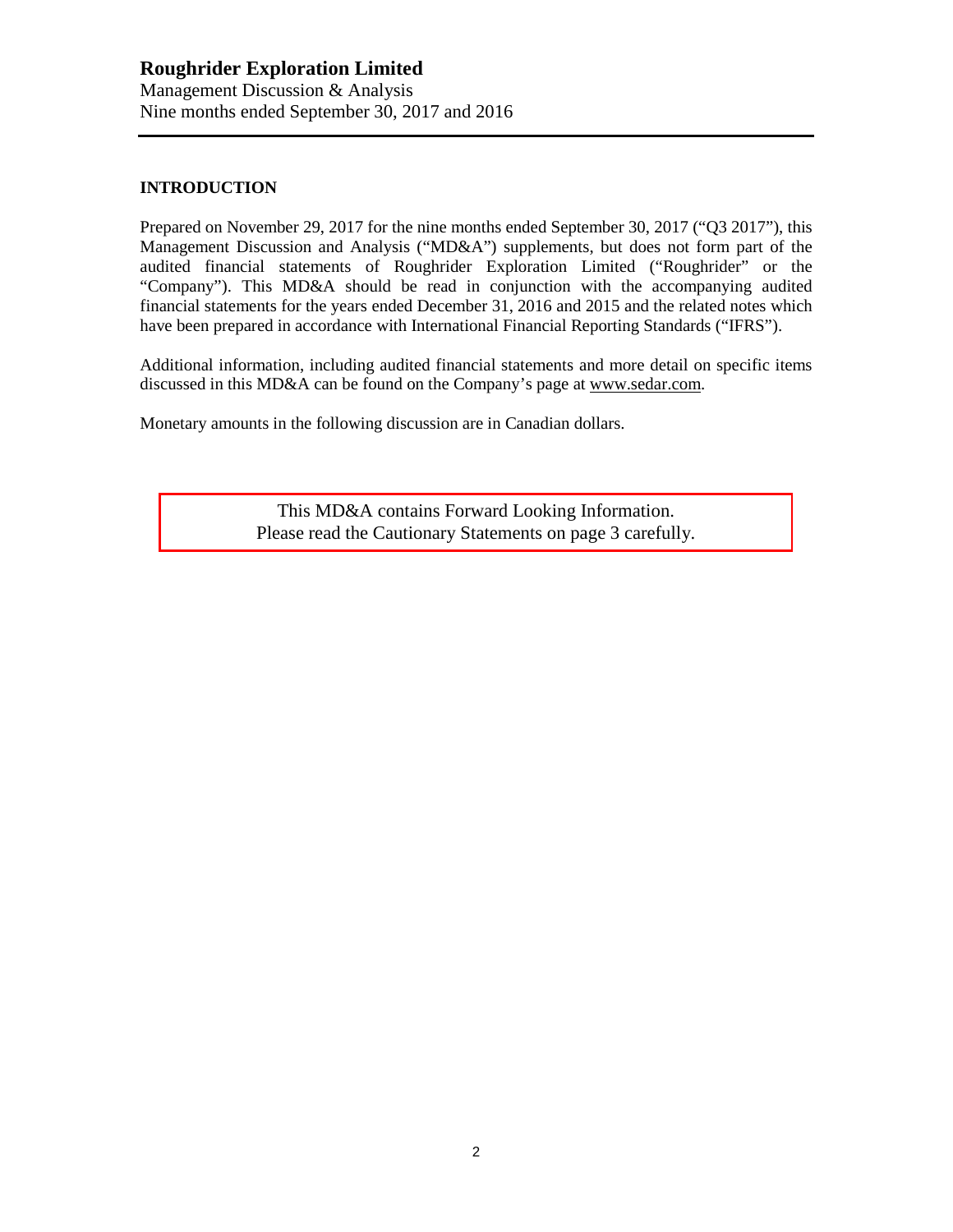#### **FORWARD-LOOKING INFORMATION**

This MD&A contains certain forward-looking information and forward looking statements as defined in applicable securities laws. All statements other than historical fact are forward looking statements.

The statements reflect the current beliefs of the Company, and are based on currently available information. Accordingly, these statements are subject to known and unknown risks, uncertainties and other factors which could cause the actual results, performance or achievements of the Company to be materially different from any future results, performance or achievements expressed in or implied by the forward-looking statements. This forward-looking information, principally under the heading "Outlook," but also elsewhere in this document, includes estimates, forecasts, plans and statements as to the Company's current expectations concerning, among other things, continuance as a going concern, collection of receivables, requirements for additional capital, the availability of financing, and the potential held by projects in the Company's portfolio.

Forward-looking statements are based on a number of assumptions, including, but not limited to, assumptions regarding general business and economic conditions, interest rates, the global and local supply and demand for labour and other project inputs, changes in commodity prices in general, changes to legislation, conditions in financial markets (in particular, the continuing availability of financing), our ability to attract and retain skilled staff, and our ongoing relations with governments, our employees and business partners. The foregoing list of assumptions is not exhaustive. Events or circumstances could cause actual results to vary materially from expectations.

Factors that may cause actual results to vary include, but are not limited to: actual experience in collecting receivables, changes in interest and currency exchange rates, acts or omissions of governments, including those who consider themselves self-governing, delays in the receipt of government approvals or permits to begin work, inaccurate geological and engineering assumptions, unanticipated future operational difficulties (including cost escalation, unavailability of materials and equipment, industrial disturbances or other job action, epidemic, pandemic or other disease outbreaks, and unanticipated events related to health, safety and environmental matters), political risk (including the risk that the rights to mine a project may be rescinded by the government or otherwise lost), actual exploration results, social unrest, failure of counterparties to perform their contractual obligations, changes in general economic conditions or conditions in the financial markets and other risk factors as detailed from time to time in the Company's reports and public filings with the Canadian securities administrators, filed on SEDAR. The Company does not assume the obligation to revise or update forward-looking information after the date of this document nor to make revisions to reflect the occurrence of future unanticipated events, except as may be required under applicable securities laws.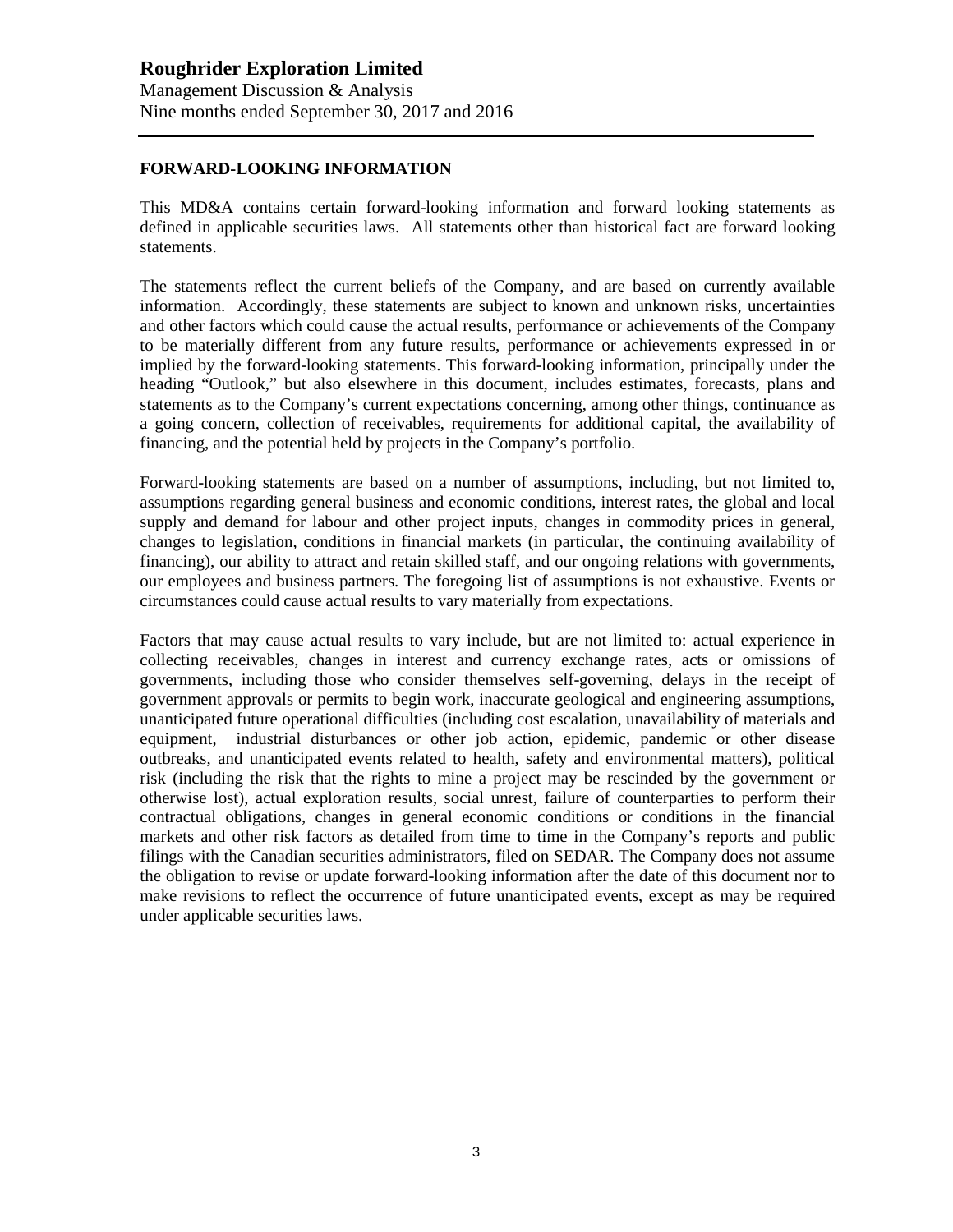#### **BUSINESS OF THE COMPANY**

The principal business of the Company is mineral exploration with a primary focus on uranium exploration in the Athabasca Basin region of northern Saskatchewan. The 131,412 hectare (324,728 acre) Genesis uranium project is located northeast of the Athabasca Basin, within the Wollaston-Mudjatk Transition Zone ("WMTZ"). All of Saskatchewan's operating uranium mines occur along the WMTZ where it extends to the southwest under the boundaries of the basin.

On June 21, 2017, the Company acquired by option the right to earn a 100% interest in the Iron Butte oxide gold-silver property, which hosts a historic resource, located along the western margin of the Battle Mountain-Eureka Gold Trend in Lander County, Nevada.

In November 2017, the Company acquired, by staking, the 3,056-hectare Silver Ace property located five kilometres south of Houston, BC and the 4,016-hectare Sterling property located eight kilometres north of Houston, BC, respectively.

The Company is a reporting issuer in British Columbia, Alberta, and Ontario, and trades on the TSX Venture Exchange under the symbol REL.

#### Genesis Property

Roughrider has an agreement with Kivalliq Energy Corp ("Kivalliq"), pursuant to which Roughrider may earn up to an 85% interest in Kivalliq's "Genesis" uranium project (the "Genesis property"). Under the terms of the option agreement, as amended December 22, 2015 (the "Genesis Property Option Agreement"), the Company may earn an initial 50% interest in the Genesis property by making cash payments of \$700,000 (\$525,000 paid), incurring exploration expenditures of \$2.1M (\$1.90M expended), and issuing 3,939,656 common shares (issued). Roughrider may acquire a further 35% interest (for an aggregate 85% interest) by making additional cash payments of \$700,000, and incurring additional exploration expenditures of \$2.5M. All remaining cash payments may be made either in cash or in shares, at Roughrider's election.

At the time of acquisition by Roughrider, the Genesis property was comprised of 46 claims totalling 198,736 hectares. Seven claims (four in Saskatchewan and three in Manitoba) were added to the Genesis property in 2014 through staking and purchase and brought the totals up to 53 claims comprising 200,677 hectares. On May 18, 2016, Roughrider purchased Saskatchewan Mineral Dispositions MC2080, MC2081 and MC2082 totaling 232 hectares, increasing the Genesis property to 56 mineral claims totalling 200,909 hectares (496,457 acres). The ten claims acquired since 2014 are contiguous with the Genesis property claims in the Johnston Lake-GAP priority area. Subject to the terms of the Area of Interest clause of the Genesis Property Option Agreement, Roughrider has transferred 100% of the title in all mineral dispositions acquired to Kivalliq. On October 3, 2016, Roughrider gave notice to Kivalliq that Roughrider will not maintain its option on 15 of the 56 claims. The Genesis property is now comprised of 41 claims totaling 131,412 hectares.

The Genesis property is located northeast of Saskatchewan's Athabasca Basin, within the prospective northeast trending Wollaston-Mudjatk Transition Zone ("WMTZ"). Notably, all of Canada's currently operating uranium mines occur along the trend of the WMTZ where it extends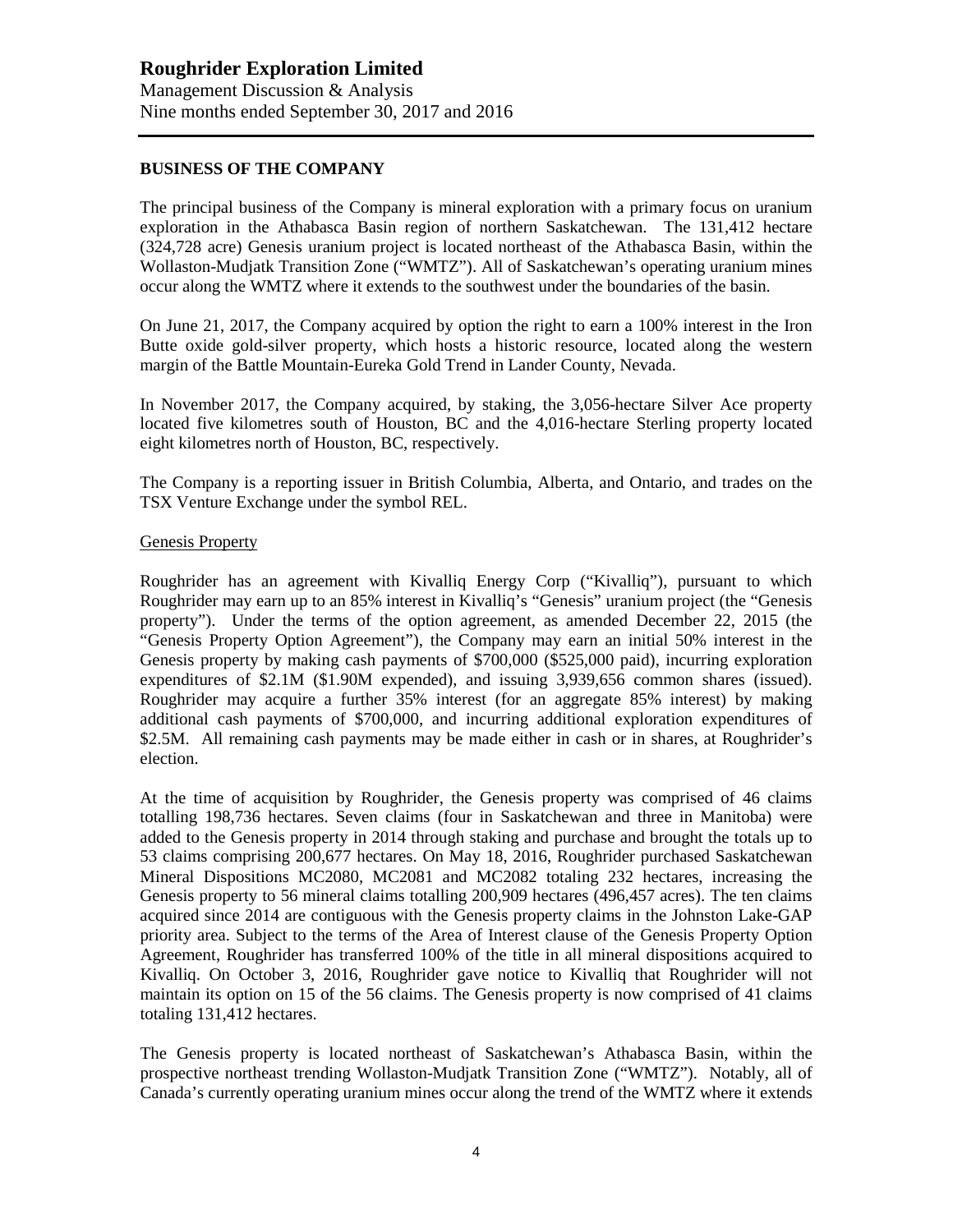#### **Roughrider Exploration Limited** Management Discussion & Analysis Nine months ended September 30, 2017 and 2016

beneath the cover the younger sedimentary stratigraphy of the Athabasca Basin. The claims begin 25 km to the northeast of Cameco Corporation's recently closed Eagle Point uranium mine, and extend 90 kilometres northeast to the Manitoba border along the same prospective geological and structural domain.



*Outline of Athabasca sedimentary basin (purple) imposed on SGS regional airborne Total Field Magnetics (TFMag).* 

Until recently, explorers focused on targeting uranium mineralization within the current boundaries of the Athabasca Basin, even though many of the high-grade resources are located within basement rocks lying beneath the rocks of the Athabasca Basin. Recent discoveries at the western boundary of the Basin, such as Fission Uranium Corp.'s RRR deposit and Nexgen Energy Corp's Arrow deposit, are hosted by basement rocks that are clearly outside current basin boundaries. This recent understanding has renewed uranium exploration of areas outside of the Basin that have known uranium showings and favorable structural settings within basement host rocks.

The Genesis property covers regional host rocks known to host uranium mineralization. The project area has previously been explored by Denison Mines Limited, Roughrider Uranium Corp., Triex Minerals Corporation, CanAlaska Uranium Ltd., and the geological surveys of Saskatchewan and Canada. Past exploration in the area included lake sediment and soil geochemical surveys, airborne geophysical surveys, ground geochemical surveys, geological mapping and radiometric assisted prospecting. A compilation by Kivalliq management of this historic work, which outlined identified 30 uranium showings and several known uraniumbearing boulder trains, helped to outline eight target areas that display multi-variant anomalism including combinations of geophysical conductors, radiometrics and/or existing lake sediment, boulder or outcrop uranium or indicator element geochemical anomalies.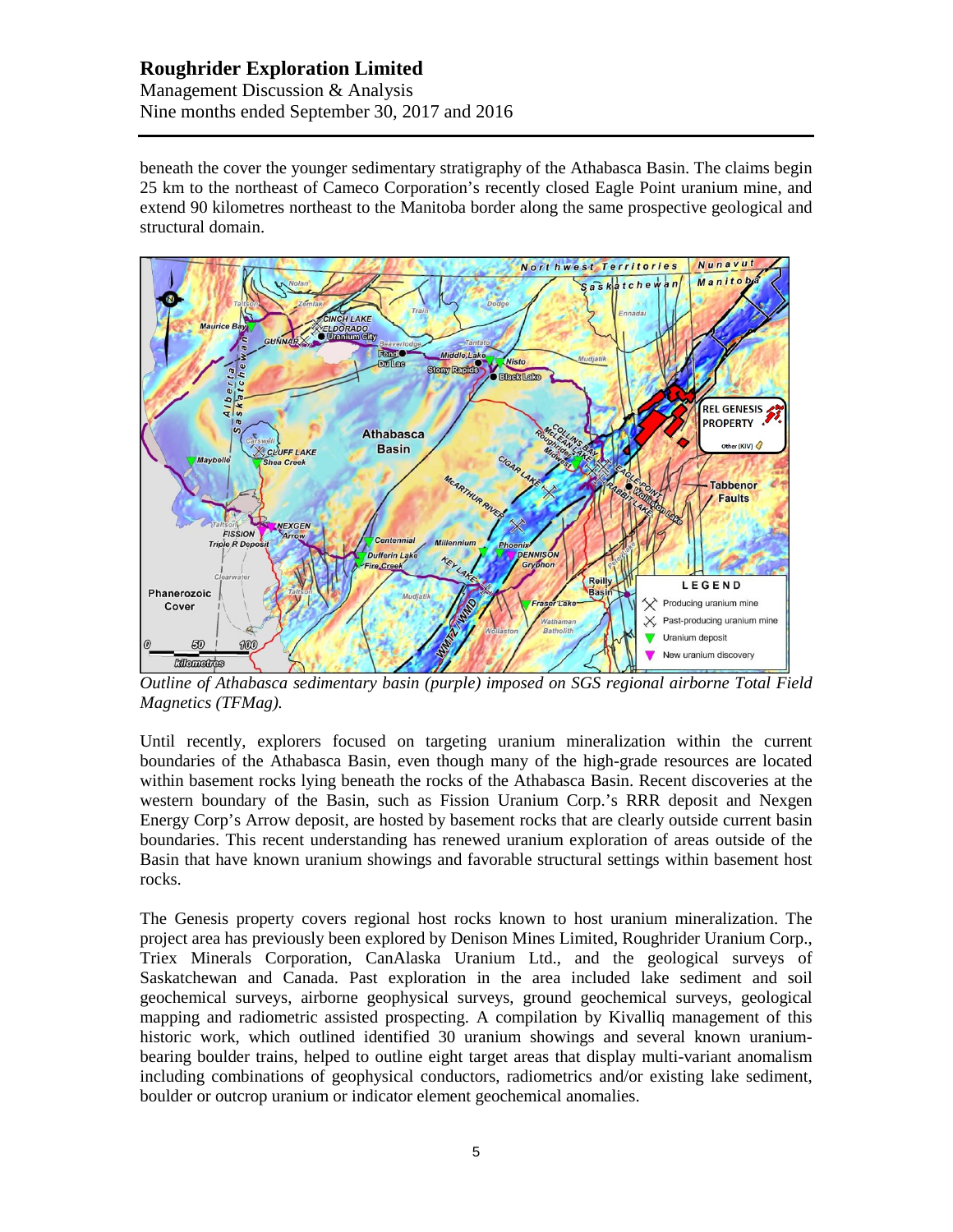With Kivalliq as project operator, Roughrider has incorporated a multi-disciplinary approach exploring the Genesis property. A summary of the work completed at Genesis by Roughrider is provided in the table below:

| Year       | <b>Project Location</b>                                                                                                            | Work                                                                                                 |                                                                                                                                                          |                                                                                                                                                         |  |
|------------|------------------------------------------------------------------------------------------------------------------------------------|------------------------------------------------------------------------------------------------------|----------------------------------------------------------------------------------------------------------------------------------------------------------|---------------------------------------------------------------------------------------------------------------------------------------------------------|--|
| 2014       | Property-wide<br>Jurgen $1 \& 2$ , Daniels<br>Bay, Burrill Bay,<br>Kingston, Johnston,<br>Sava, Gilles, GAP,<br>Waspison, Melnick. | Airborne Geophysics<br>Geology/Prospecting<br>Soil Geochemistry<br>Biogeochemistry<br>Lake sediments | CGG DIGEM EM, Mag, Radiometrics<br>Scintillometer assisted<br>B-horizon soils; Enzyme Leach<br>Un-ashed spruce boughs; ICP-MS<br>Torpedo sampler; ICP-MS | 5,984 Line-km; 8 grids<br>139 Sites; 16 rock samples<br>1,347 soil samples; 28 target areas<br>62 samples; 4 target areas<br>291 samples; property-wide |  |
| Mar. 2015  | Jurgen 1 & Jurgen 2<br>Jurgen 1, Jurgen 2 & Sava                                                                                   | Ground VLF-EM<br>Biogeochemistry                                                                     | SJ Geophysics, VLF-EM<br>Ashed black spruce twig, ICP-MS                                                                                                 | 32 and 37.2 line-km respectively<br>249, 296 and 49 sample respectively                                                                                 |  |
| Dec. 2015  | Jurgen, Daniel's Bay,<br>Kingston-Johnston-GAP,<br>Melnick                                                                         | Inversion analysis;<br>GeoInterp integrated<br>analysis                                              | Condor Consultants Inc.<br>Integrated analysis of geophysical,<br>geological, geochemical data                                                           | 31 target areas outlined total.                                                                                                                         |  |
| Apr. 2016  | Jurgen, Daniel's Bay,<br>Kingston., Johnston,<br>Melnick                                                                           | Airborne geophysics<br>Gravity gradiometry<br>Magnetics                                              | CGG FALCON AGG Survey and<br>magnetics                                                                                                                   | $1,677$ line-km in 5 grids.                                                                                                                             |  |
| Aug. 2016  | Jurgen, Daniel's Bay,<br>Kingston., Johnston,<br>Melnick                                                                           | Integrated analysis of<br>AGG data                                                                   | Condor Consultants Inc; data inversion                                                                                                                   | 20 gravity targets identified (9 at<br>Jurgen $& 7$ at Johnston)                                                                                        |  |
| Sept. 2016 | Jurgen                                                                                                                             | Soil Geochemistry<br>Biogeochemistry<br>Prospecting                                                  | B-horizon soils; Enzyme Leach<br>Ashed black spruce twig, ICP-MS<br>Scintillometer assisted                                                              | 187 soil samples 3 target areas<br>147 samples, 3 target areas<br>2 rock samples                                                                        |  |

#### **Genesis Property: Work Completed by Roughrider Exploration Limited 2014-2016**

The 2014 Phase I field work program was successful in isolating six priority areas based on repeated and expanded geochemical/ and biogeochemical anomalies, and favourable geology in association with discrete electromagnetic geophysical conductor signatures. The six priority areas include the following: Jurgen 1 and Jurgen 2, Johnston Lake/GAP, Kingston Lake, Sava Lake, and Daniel's Bay (Burrill Bay area).

The March 2015, Roughrider completed a winter field program on the Jurgen 1 and Jurgen 2 areas and the Sava Lake biogeochemical anomaly area. Jurgen 1 results demonstrate good spatial correlation between: the highest uranium results from the 2015 biogeochemical program (1.35ppm U, 1.64 ppm U and 1.75ppm U); the highest uranium results from the 2014 enzyme leach soil sampling program; and the main Jurgen 1 EM conductive trend. At Jurgen 2, the VLF-EM survey suggests a possible structural feature that disrupts the EM conductors mapped. Biogeochemical results anomalous for uranium at Jurgen 2 seem to extend to the Jurgen 1 conductor that passes through the south portion of the grid.

In December 2015, Roughrider took delivery of an integrated assessment of geophysical, geological and geochemical data ("GeoInterp"" from select areas of interest at the Genesis uranium property in northeast Saskatchewan. The work was undertaken by Condor Consulting Inc. ("Condor"), recognized experts in the field of integrated exploration, focusing on four areas in the northeast portion of the Genesis property: Jurgen, Daniel's Bay, Kingston-Johnston-GAP and Melnick. A total of thrity-one target areas were defined.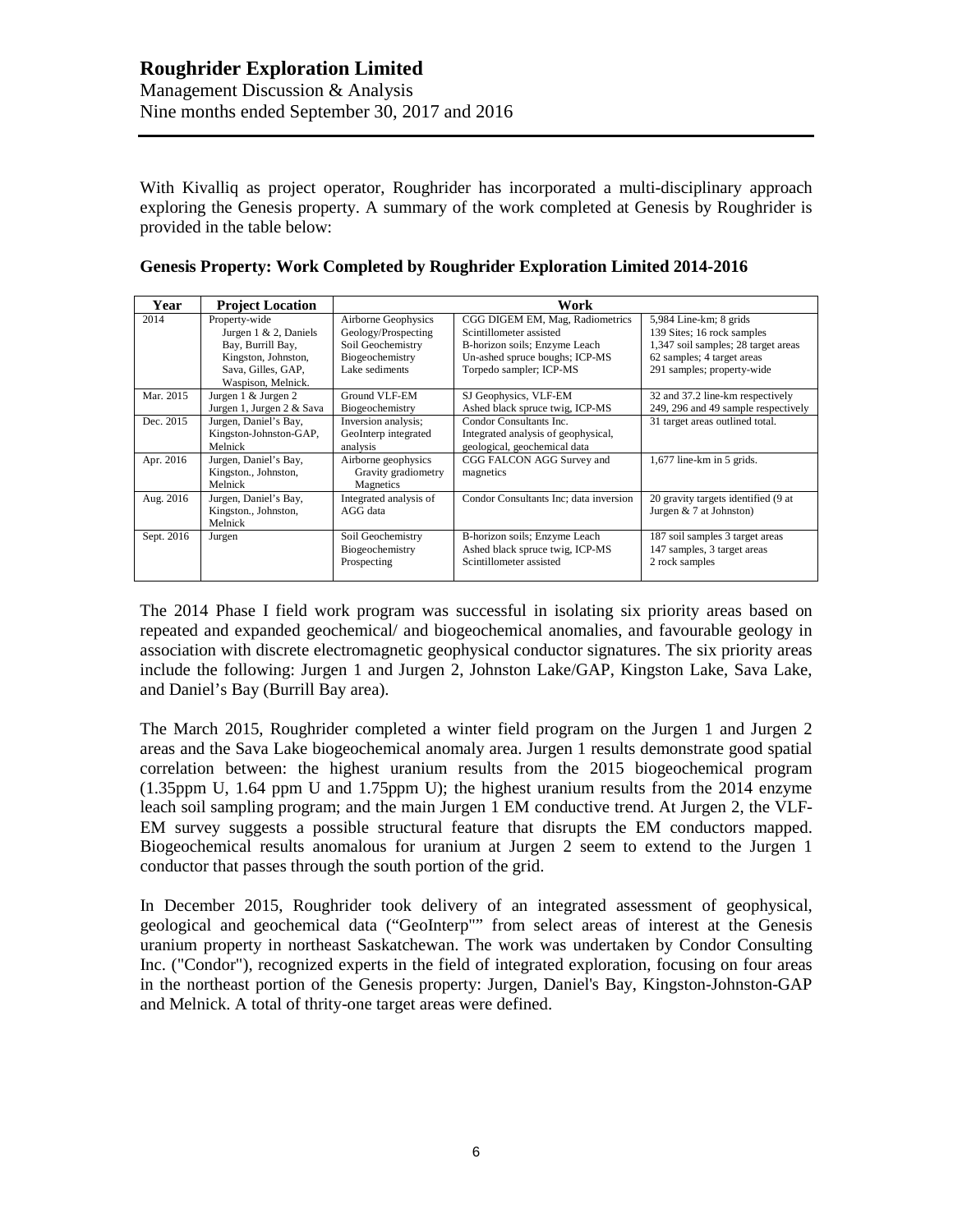Management Discussion & Analysis Nine months ended September 30, 2017 and 2016



*Target areas defined by Condor Consultants GeoInterp integrated assessment.*

On August 20, 2015 the Saskatchewan Ministry of Economy granted Kivalliq, on behalf of Roughrider, one full year of relief from its 2015 annual assessment work expenditure requirements (\$3,006,746 in expenditure relief) for 49 Genesis Property claims (200,450 hectares). The relief was granted, subject to Section 75(1) of the Saskatchewan Mineral Tenure Registry Regulations (the Regulations), because of the severe forest fire hazard that existed throughout northern Saskatchewan in 2015.

In February and March of 2016, a 1,677 line-kilometre fixed-wing FALCON airborne gravity gradiometer (AGG) survey was completed on the Genesis property by CGG Canada Services Ltd. Independent review of the data was provided by 3D Geoscience Inc. The AGG survey was divided into five survey grids to cover previously highlighted priority areas: Jurgen, Daniel's Bay, Melnick, Kingston and Johnston. The areas covered by the AGG survey incorporated 16 of the 31 individual areas of interest identified by Condor in its 2015 compilation work.

In April 2016, the Company contracted Condor to undertake an integrated analysis and interpretation of the FALCON Airborne Gravity Gradiometry ("AGG") survey and new total magnetic field surveys survey data completed over select areas of interest at the Genesis property in February and March of 2016.

A total of twenty gravity targets were identified and prioritized based on the integration of the 2016 AGG data with results from the 2015 compilation by Condor of electromagnetic, magnetic, radiometric, geochemical, biogeochemical and geological data sets. The majority of the gravity targets were identified in the Jurgen and Johnston areas, with nine and seven targets respectively.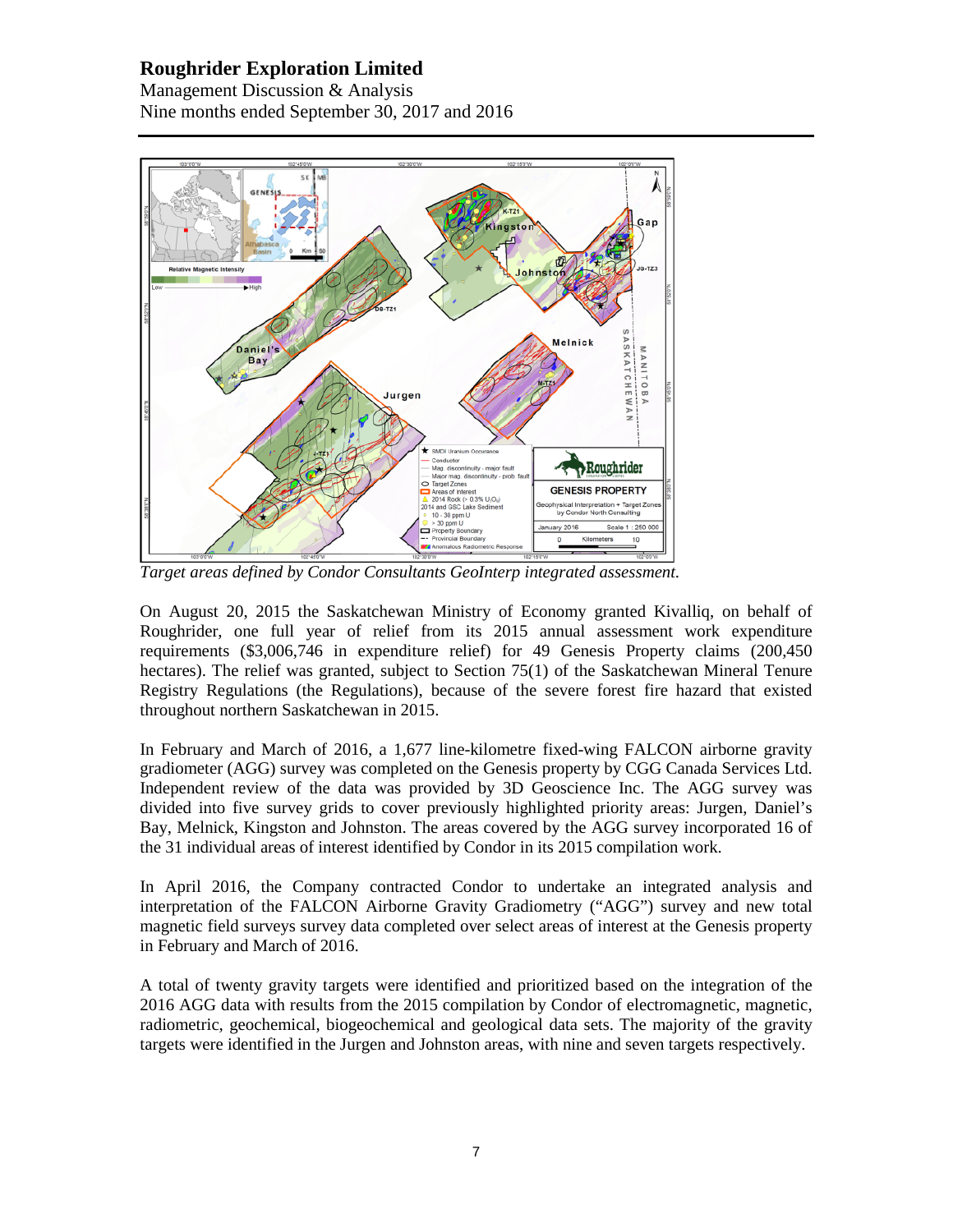Management Discussion & Analysis Nine months ended September 30, 2017 and 2016



*Interpreted FALCON gravity gradiometric low response anomalies.*

In September 2016, Roughrider undertook a small soil, biogeochemical and prospecting work program at Jurgen. A total of 187 enzyme leach soil samples, 147 biogeochemical samples and two rock samples were collected along the Jurgen 1 and Jurgen 2 target area trend. Sampling focused on infilling enzyme leach soil samples at Jurgen 1 and expansion of the enzyme leach and biogeochemical grids to cover newly identified gravity low anomalies along the trend to the northeast.

Roughrider has not undertaken a work program on the Genesis property since the September 2016 soil and vegetation sampling program.

#### Iron Butte Gold Property, Nevada

Roughrider acquired, by option, a 100% interest in the Iron Butte oxide gold-silver project located along the western margin of the Carlin Gold Trend in Lander County, Nevada, approximately 60 kilometres south of Battle Mountain on state Highway 305.

Gold and silver mineralization and silica alteration has been delineated on the Iron Butte property within a north-northeast trending area 2,900 metres long and 1,300 metres wide. Past exploration, focused primarily on the Red Ridge and North Zones, includes 225 reverse circulation ("RC") drill holes totalling 34,029 metres completed between 1980 and 2009 by Homestake Mining, Cameco, Newcrest, Newmont Mining and C3 Resources. Work was also undertaken on the property by Aurelio Resources Corporation ("Aurelio") in 2009 and Alpaca Resources Inc. ("Alpaca") in 2010.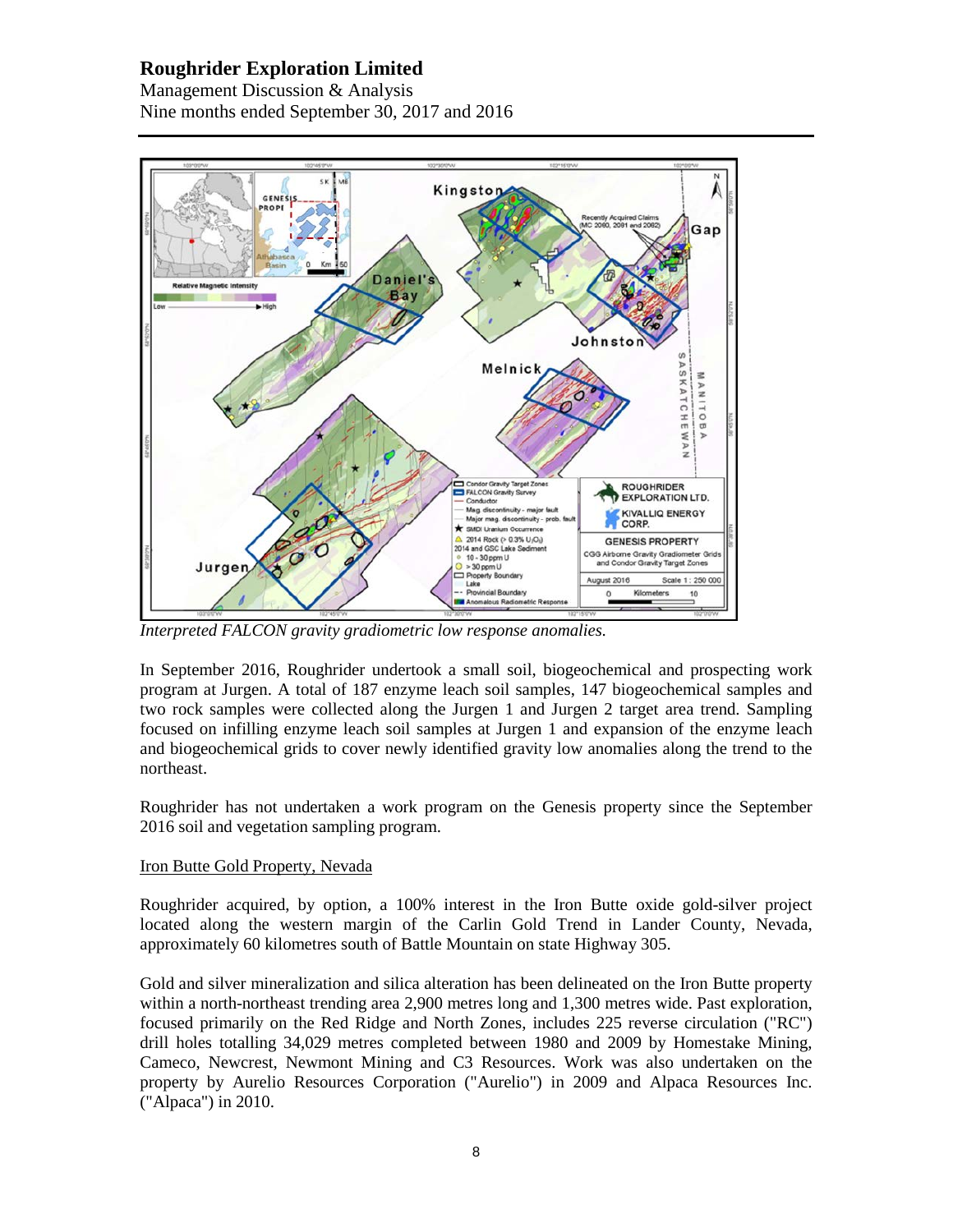# **Roughrider Exploration Limited** Management Discussion & Analysis

Nine months ended September 30, 2017 and 2016

At the Red Ridge Zone, oxide gold and silver mineralization has been delineated from near surface to depths averaging roughly 120 metres. Sulphide mineralization has been outlined extending below the oxide mineralization a further 150 metres. Higher grade gold and silver identified at the Red Ridge and North Zones is associated with fault controlled jasperoid bodies and the contact between host Pennsylvanian and Permian sedimentary rocks of the Cedars Sequence and overlying Tertiary volcanic rocks. Mineralization exhibits characteristics typical of epithermal-style veins with some indications for Carin-type sediment-hosted mineralization.

Two historical resource estimates have been calculated for the Red Ridge and North Zone. Utilizing data partitioned into 5,222 six metre, mine bench-scale sample composites from 211 RC drill holes, Aurelio (Detra, 2009) outlined a resource estimate for gold and silver that did not partition between oxide and sulphide mineralization (Table 1). Alpaca (Cleath, 2010) delineated both oxide and sulphide resource estimates for gold only using sectional ore boundaries and a 0.3 g/t gold cut-off (Table 2). Both resource estimates were undertaken "in-house" by Aurelio and Alpaca, respectively.

| Cut-off<br>(ppm) | <b>Tons</b><br>(short) | <b>Calculated</b><br><b>Tonnes</b><br>(metric) | Au<br>(ppm) | Ag<br>(ppm) | <b>Total Au</b><br>(oz) | <b>Total Ag</b><br>(oz) |
|------------------|------------------------|------------------------------------------------|-------------|-------------|-------------------------|-------------------------|
| 0.100            | 225,826,300            | 204,866,232                                    | 0.204       | 3.652       | 1,484,166               | 26,513,455              |
| 0.250            | 47,555,637             | 43, 141, 761                                   | 0.372       | 6.824       | 568,590                 | 10,432,796              |
| 0.333            | 21,180,858             | 19,214,957                                     | 0.480       | 9.065       | 326,780                 | 6,173,156               |
| 0.400            | 12,414,366             | 11,262,127                                     | 0.563       | 11.027      | 224,542                 | 4,401,081               |
| 0.500            | 6,175,529              | 5,602,347                                      | 0.685       | 14.808      | 136,005                 | 2,940,117               |
| 1.000            | 387,178                | 351,242                                        | 1.157       | 14.080      | 14,402                  | 175,269                 |

#### **2009 Unclassified Historical Resource Estimate**

#### **2010 Unclassified Historical Resource Estimate\***

| Zone             | <b>Type</b> | <b>Tons</b><br>(short) | <b>Calculated Tonnes</b><br>(metric) | Au<br>(ppm) | <b>Total Au</b><br>(oz) |
|------------------|-------------|------------------------|--------------------------------------|-------------|-------------------------|
| <b>RED RIDGE</b> | Oxide       | 14,072,175             | 12,766,066                           | 0.664       | 300,376                 |
|                  | Sulphide    | 9,661,356              | 8,764,637                            | 0.515       | 160,410                 |
|                  | Total       | 23,733,531             | 21,530,703                           | 0.604       | 460,786                 |
| <b>NORTH</b>     | Oxide       | 641,179                | 581,668                              | 0.656       | 13,523                  |
|                  | Sulphide    | 6,182,878              | 5,609,014                            | 0.663       | 131,877                 |
|                  | Total       | 6,824,057              | 6,190,682                            | 0.663       | 145,400                 |
| <b>TOTAL</b>     | Oxide       | 14,713,354             | 13,347,734                           | 0.664       | 313,899                 |
|                  | Sulphide    | 15,844,234             | 14,373,651                           | 0.574       | 292,287                 |
|                  | Total       | 30,557,588             | 27,721,385                           | 0.617       | 606,186                 |

\*Resource calculated using a 0.3 g/t Au cut-off.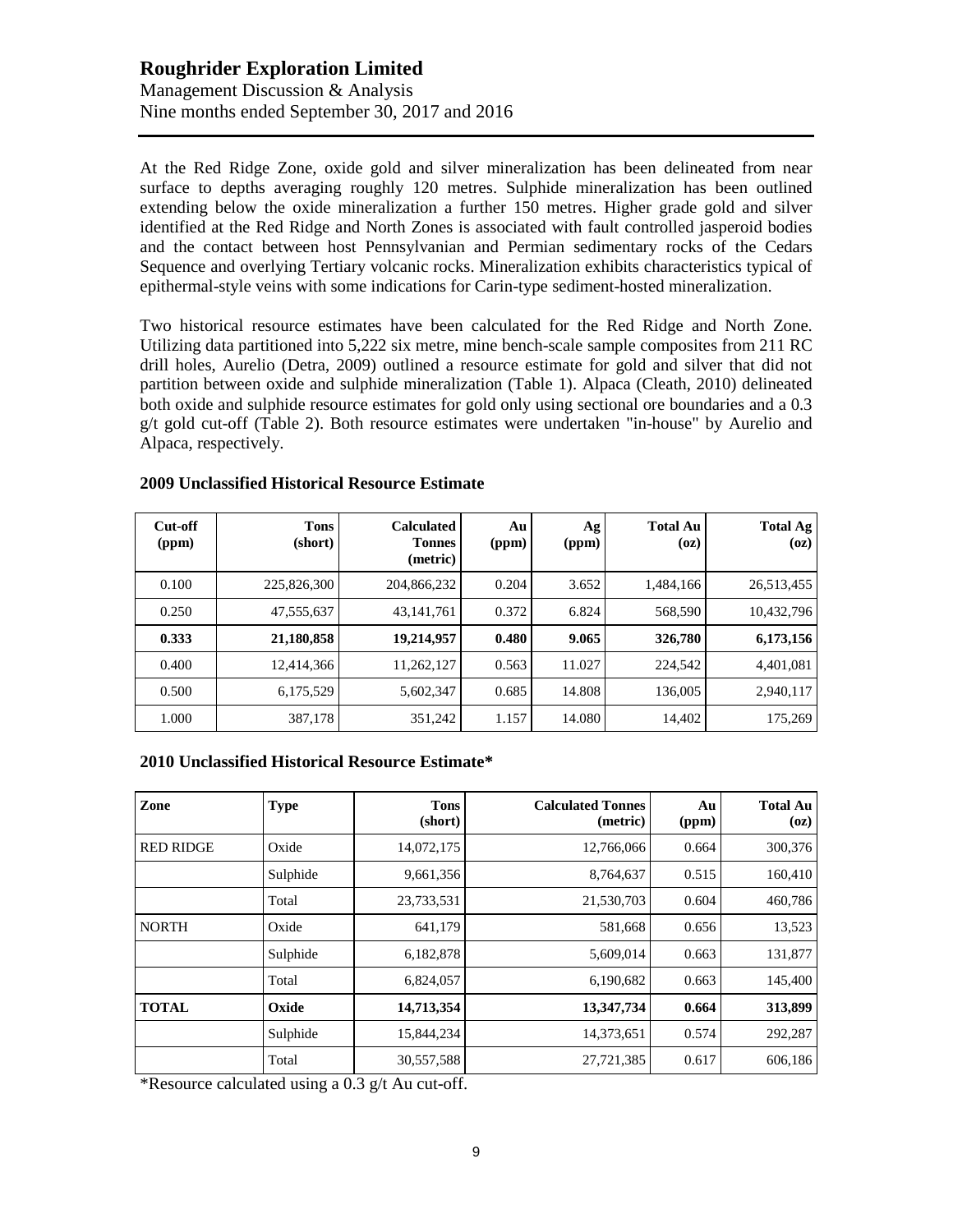#### **Roughrider Exploration Limited** Management Discussion & Analysis Nine months ended September 30, 2017 and 2016

A Qualified Person has not completed sufficient work to verify these resource estimates or to classify the resource estimates as current mineral resources and the issuer is not treating the historic resource estimates as current mineral resources. These estimates are unclassified and do not use the categories ("inferred", "indicated" or "measured" mineral resource, or "probable" or "proven" mineral reserve) set out in Sections 1.2 and 1.3 of NI 43-101 as defined by the Canadian Institute of Mining, Metallurgy and Petroleum. These resource estimates are only relevant to obtain a reference to gold and silver mineralization potential present on the property. Additional drilling would need to be completed in order to upgrade and verify mineral resource estimates.

At the date of this MD&A, the Company has completed minor mapping and sampling on the Iron Butte property as part of its due diligence.

#### Silver Ace and Sterling Properties

On November 16 and 22, 2017, the Company announced that it had acquired, by staking, the 3,056-hectare Silver Ace property located five kilometres south of Houston, BC and the 4,016 hectare Sterling property located eight kilometres north of Houston, BC, respectively.

The Silver Ace and Sterling properties were staked to encompass intrusive rocks of the Late Cretaceous Bulkley and the Eocene Goosly Plutonic Suites. On the Sterling Property, multiple stocks of the Topley, Bulkley and Goosly Plutonic Suites intrude Lower Jurassic Hazelton Group (Telkwa Formation) calc-alkaline volcanic rocks and Upper Jurassic Bowser Lake Group sedimentary rocks. At the Silver Ace property, a single stock of the Bulkley Plutonic Suite intrude Hazelton Group volcanic rocks. Regionally, Bulkley and Goosly Plutonic Suite intrusive rocks are associated with copper-silver-gold/molybdenum-silver-gold mineral systems including, respectively, the Silver Queen prospect 45 kilometres to the south, currently held by New Nadia Explorations Ltd., and the former producing Equity Silver mine 40 kilometres to the southeast. Historic reported narrow silver-rich base metal quartz veins are present on the north and east parts of the Sterling property, including:

| <b>Sample</b><br>No.  |             | Ag $(g/t)^*$ | Au $(g/t)^*$ | Cu (%) | $\mathbf{Zn}$ (%) |
|-----------------------|-------------|--------------|--------------|--------|-------------------|
| <b>GWENDA VEIN</b>    |             |              |              |        |                   |
| 802                   | Grab        | 840.7        | 0.75         | 1.01   | 0.25              |
| 804                   | Grab        | 6.9          | 2.88         | n/a    | n/a               |
| <b>CHRISTINA VEIN</b> |             |              |              |        |                   |
| 702                   | Select Grab | 1165.0       | 1.58         | 0.87   | 1.91              |
| 703                   | Grab        | 157.0        | 0.17         | 0.15   | 1.31              |
| 807                   | Select Grab | 287.3        | 0.14         | 0.17   | 0.93              |
| 808                   | Grab        | 155.6        | 0.24         | 0.11   | 3.45              |
| <b>PAOLA VEIN</b>     |             |              |              |        |                   |
| 755                   | Chip/1.2 m  | 89.5         | n/a          | 0.54   | n/a               |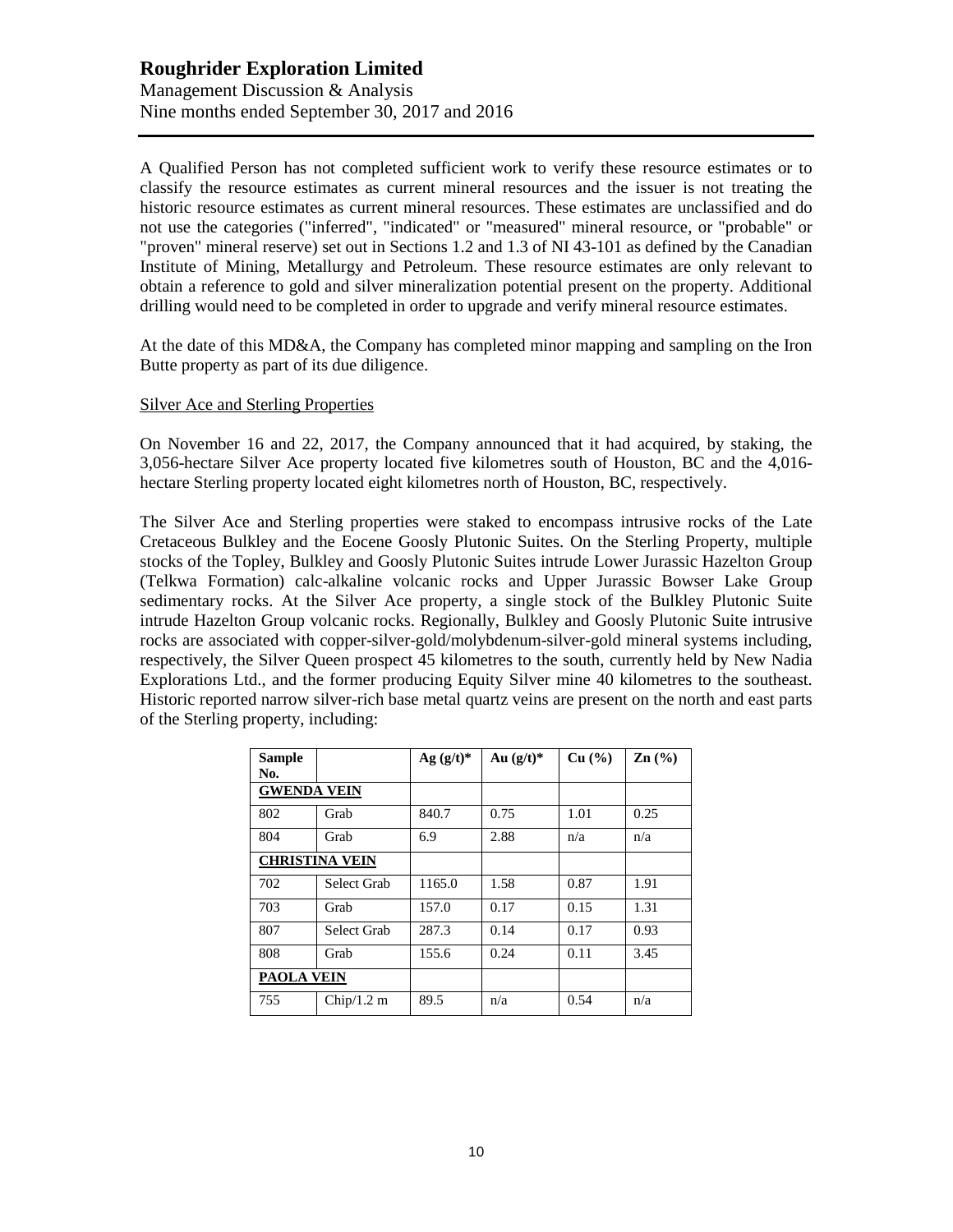#### **HIGHLIGHTS FOR THE NINE MONTHS ENDED SEPTEMBER 30, 2017 AND SUBSEQUENT PERIOD TO NOVEMBER 29, 2017**

#### **Financial Highlights**

Roughrider spent \$15,688 on exploration, while restricting other net expenses to \$336,997 for the period ended September 30, 2017.

On January 5, 2017, the Company closed the final tranche of the non-brokered private placement financing and issued 200,000 additional non-flow through shares ("Non-FT Shares") at a price of \$0.05 per Non-FT Share for proceeds of \$10,000. The Company incurred additional costs of \$321 in connection with this financing.

In January 2017, 486,000 shares were released from escrow as described in Note 6 of the condensed interim financial statements for the nine months ended September 30, 2017.

In July 2017, the final tranche of 486,000 shares were released from escrow as described in Note 6 of the condensed interim financial statements for the nine months ended September 30, 2017.

#### **Operational Highlights**

On January 20, 2017, Roughrider announced the appointment of Jasmine Lau as Chief Financial Officer and Corporate Secretary.

On March 6, 2017, the Company entered into a letter agreement with Commander Resources Ltd. ("Commander") to acquire up to a 100% interest in Commander's Sabin zinc-copper-silver property in Northwestern Ontario, Canada. On June 2, 2017, the Company terminated the letter agreement.

On June 21, 2017, the Company entered into an option agreement to acquire a 100% interest in the Iron Butte oxide gold-silver project located along the western margin of the Carlin Gold Trend in Lander County, Nevada. Under the terms of the agreement, the Company may earn a 100% interest in the Iron Butte property by making staged cash payments totalling US\$1,000,000 (US\$25,000 paid) and issuing 1,500,000 common shares (75,000 shares issued valued at \$4,500). Following exercise of the option until commencement of commercial production, the Company must also pay to the optionor an advance royalty payment of US\$2,000 monthly, which will be credited against a 2.5% NSR retained by the Optionor. Upon the Company making a production decision in respect of the Iron Butte property, a further US\$1,000,000 is payable and 500,000 common shares are issuable to the Optionor. Following commencement of commercial production, the Company must make cash bonus payments to the Optionor as follows: US\$500,000 for every 1,000,000 ounces of gold produced from the Iron Butte property, and US\$500,000 for every 10,000,000 ounces of silver produced from the Iron Butte property. A further US\$1,000,000 will be payable and 500,000 common shares issuable upon a production decision being made.

On August 30, 2017, pursuant to the Genesis property option agreement, the Company issued 2,500,000 common shares to Kivalliq at a deemed price of \$0.07 per share for a total value of \$175,000. In addition, the Company transferred funds to Kivalliq to meet its expenditure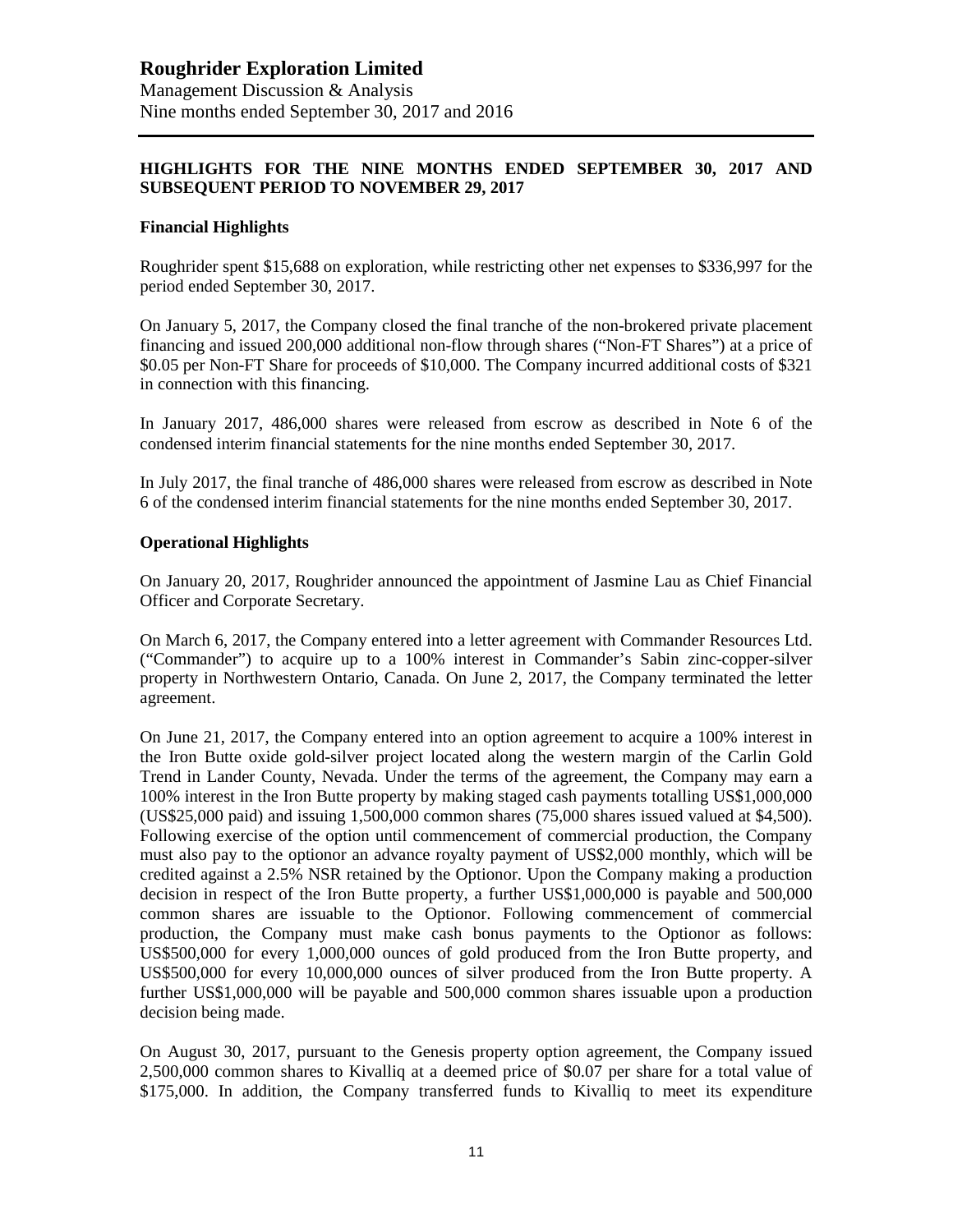commitment obligations under the initial 50% interest earn-in; as such, the Company has completed all requirements to earn its initial 50% interest in the Genesis property.

On September 29, 2017, Geotech Ltd. commenced an airborne Z-Axis Tipper Electromagnetic (" $ZTEM^{TM}$ ")" geophysical system survey of the Jurgen, Johnston-GAP, Kingston and Melnick target areas at the Genesis Project. This work was completed on October 6, 2017, with final reporting pending as at the date of this MD&A.

On November 16, 2017, the Company announced that it had acquired, by staking, the 3,056 hectare Silver Ace property, located five kilometres south of Houston, BC.

On November 22, 2017, the Company announced that it had acquired, by staking, the 4,016 hectare Sterling property, located eight kilometres north of Houston, BC.

#### **OUTLOOK**

#### **Financial outlook**

The Company completed the third quarter of 2017 with \$27,201 in cash, and with working capital deficit<sup>[1](#page-11-0)</sup> of  $$19,011$ .

The current objectives of the Company are to continue exploring the Genesis uranium project with a view to fully earning the 85% interest under the option agreement, to continue earning its 100% interest in the Iron Butte property, and to explore its Silver Ace and Sterling properties; however these objectives will require raising additional capital.

The Company's ability to continue as a going concern is dependent upon a number of factors – principally on the Company's ability to create positive cash flow in the short term either by obtaining the necessary financing to undertake additional exploration and development of its mineral property interests, by creating one or more additional joint venture agreements with partners in order to achieve the foregoing, or by selling one or more mineral property interests. The Company no longer has sufficient cash to meet its existing obligations, and is deferring payments to management in order to continue operations. Additional capital will be needed to continue earning its 100% interest in the Iron Butte property.

<span id="page-11-0"></span> $1$  Working capital is a non-GAAP-measure is defined as current assets net of current liabilities.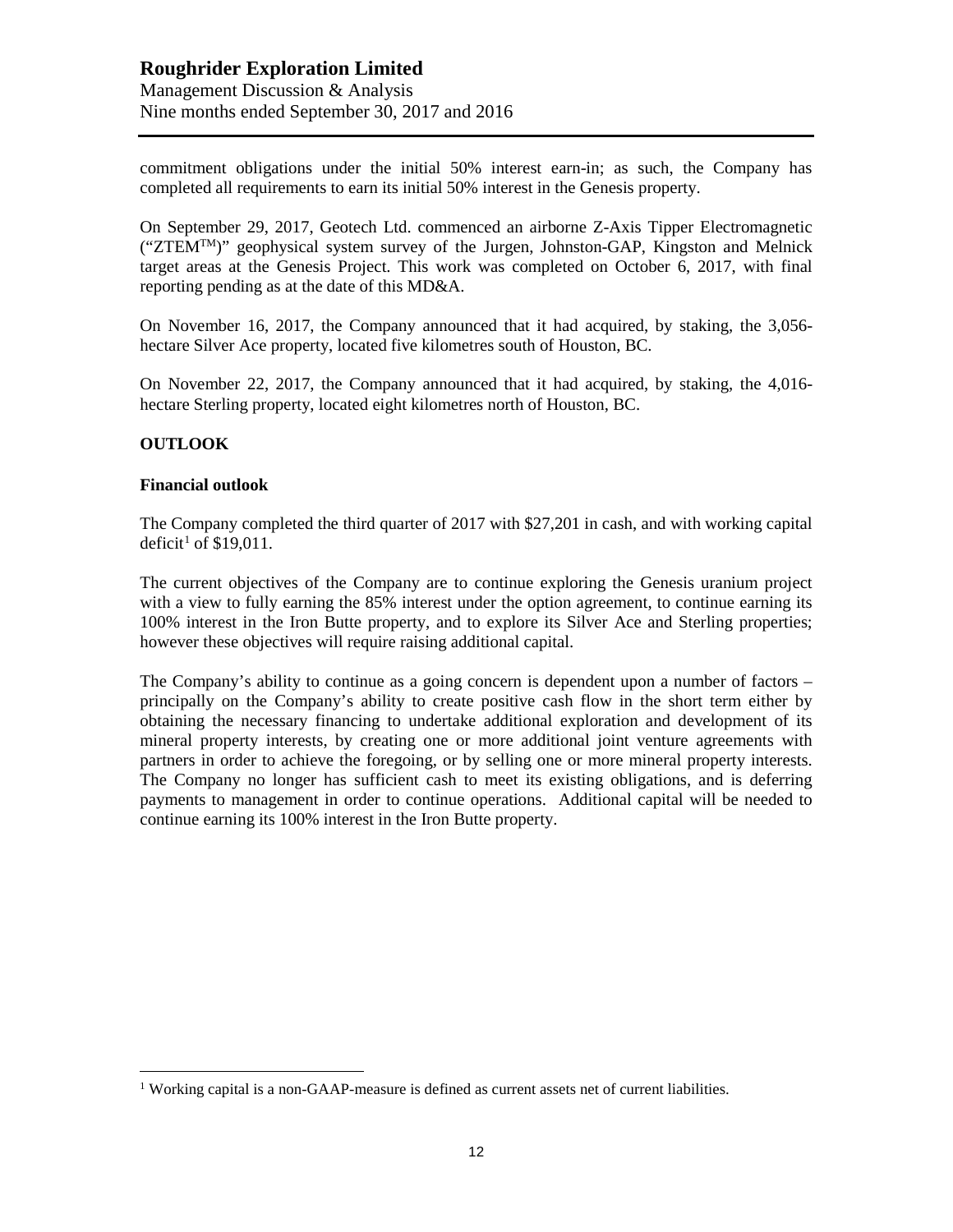#### **DISCUSSION OF OPERATIONS AND FINANCIAL CONDITION**

*Summary of Quarterly Results*

|                    |                 |                          | <b>Basic and Diluted</b> |
|--------------------|-----------------|--------------------------|--------------------------|
|                    |                 | Loss from Operations and | Loss per Share from      |
|                    |                 | Net Loss                 | Operations and           |
| Quarter ended      | Revenues        |                          | Net Loss per Share       |
| September 30, 2017 | Nil             | \$(78,265)               | \$ (0.00)                |
| June 30, 2017      | N <sub>il</sub> | \$(165,571)              | \$ (0.00)                |
| March 31, 2017     | N <sub>il</sub> | \$(108, 849)             | \$ (0.00)                |
| December 31, 2016  | N <sub>il</sub> | (174, 928)               | (0.01)                   |
| September 30, 2016 | N <sub>il</sub> | (112, 193)               | (0.00)                   |
| June 30, 2016      | N <sub>il</sub> | (142, 186)               | (0.01)                   |
| March 31, 2016     | N <sub>il</sub> | (100, 864)               | (0.00)                   |
| December 31, 2015  | Nil             | (150, 187)               | (0.01)                   |

In 2016 and 2017 the Company has focused on minimizing costs, while performing data analysis, limited fieldwork, and other projects during the year to advance exploration in a few specific areas.

#### *Three months ended September 30, 2017*

The loss for the quarter ended September 30, 2017 ("Q3-17") reflects the cost of the company's base expenditures. Quarterly expenditures decreased from \$112,913 in Q3-16 to \$78,265 in Q3- 17. The Q3-17 loss is lower than in Q3-16 as a result of reduced corporate activity, including marketing, filing fees and professional fees in relation to property acquisitions, and salaries and personnel costs. In Q3-17, the Company also recognized \$44,014 in flow-through premium liability recovery in relation to qualifying flow-through expenditures in the period.

#### *Nine months ended September 30, 2017*

The loss for the nine months ended September 30, 2017 ("YTD-17") reflects the cost of the company's base expenditures, totalling \$352,685 (2016 - \$355,243). In comparison to the nine months ended September 30, 2016 ("YTD-16"), in YTD-17, the Company engaged in property acquisitions which resulted in increased filing fees, marketing fees, and professional fees, offset by decreased exploration expenditures on the Genesis property. In YTD-17, the Company also wrote off \$18,821 in acquisition costs in relation to the cancellation of the Sabin property option agreement and recognized \$46,429 in flow-through premium liability recovery in relation to qualifying flow-through expenditures in the period.

#### *Capital purchases*

During the period ended September 30, 2017, the Company spent \$18,821 in staking fees for the Sabin property, which were also written off during the period. During the same period, the Company also paid \$33,287 (US\$25,000) towards the Iron Butte property option agreement.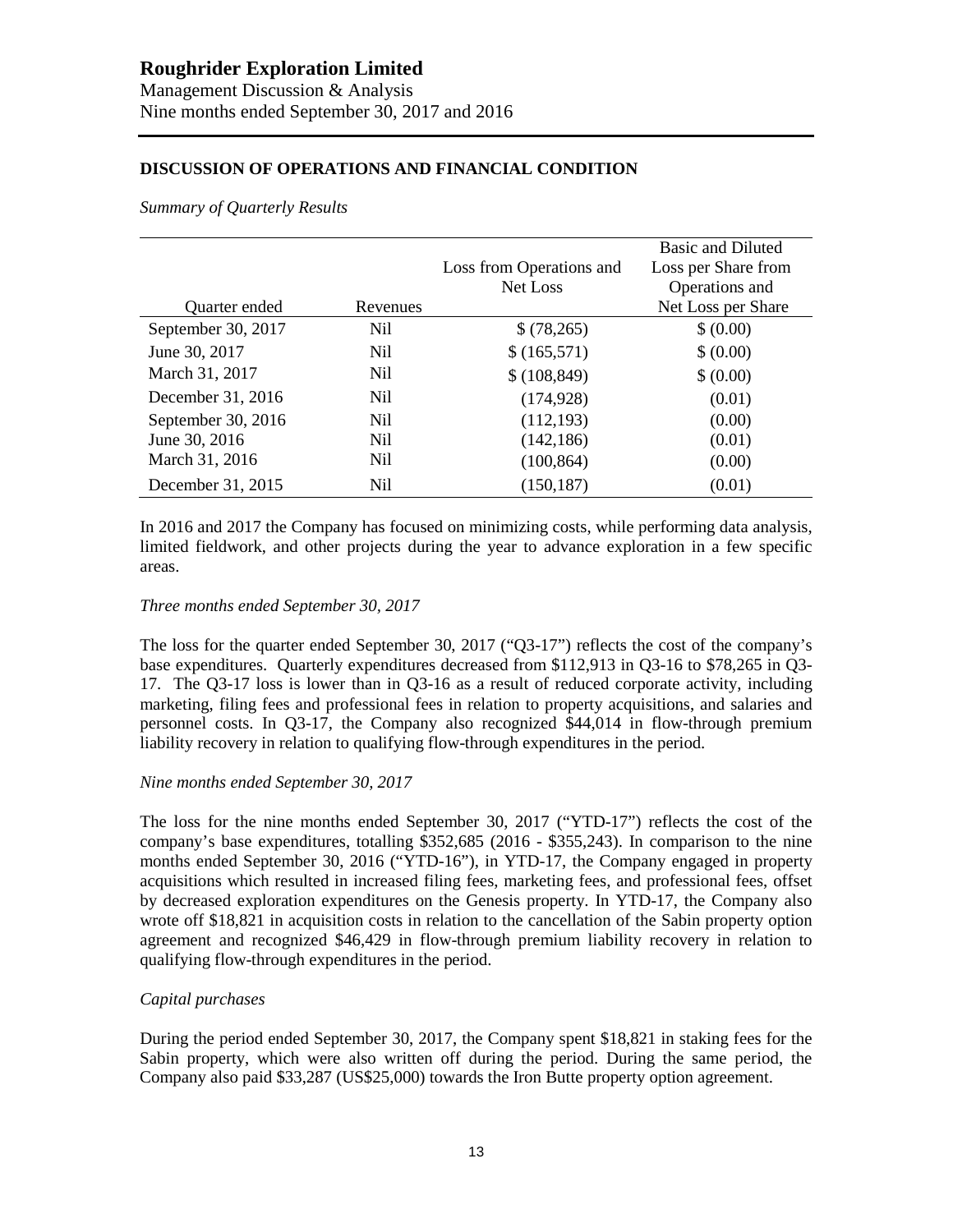Management Discussion & Analysis Nine months ended September 30, 2017 and 2016

#### *Liquidity, Capital Resources and Cash Flow Analysis*

The Company's primary source of funding has been from the issuance of common shares. Management is concerned about the Company's ability to raise additional funds amid the low uranium price, and the prevailing investment climate of risk aversion, particularly toward mining projects.

#### *Financial Instruments*

The Company's financial instruments consist of cash and cash equivalents, receivables, and accounts payable and accrued liabilities. It is management's opinion that the Company is not exposed to significant interest, currency or credit risk arising from the financial instruments. Credit risk is managed for cash by having a major Canadian bank hold the funds in a chequing account. Credit risk is managed for significant receivables by seeking prompt payment, monitoring the age of receivables, and making follow up inquiries when receivables are not paid in a timely manner. Currency risk is negligible as all funds and payables are denominated in Canadian dollars. The Company does not engage in any hedging activities. Further discussion of these risks is available in the audited financial statements for the year ended December 31, 2016.

#### **ADDITIONAL DISCLOSURE FOR VENTURE ISSUERS WITHOUT SIGNIFICANT REVENUE**

Significant components of general and administrative expenses are shown separately on the *Condensed Interim Statements of Loss and Comprehensive Loss,* also part of the unaudited condensed interim financial statements for the nine months ended September 30, 2017.

#### **RISK FACTORS**

#### *Macroeconomic Risk*

Impairments and write-downs of major mining projects have led to a significant reduction in "risk appetite" with respect to funding investment into exploration companies. As a result, the ability for exploration companies to access capital through private placements has been significantly diminished. The long term result of lower risk appetite is that projects take longer to develop, or may not be developed at all.

#### *Political Policy Risk*

Despite the recent moderation in the gold price, the previously record-high gold prices encouraged numerous governments around the world to look at ways to secure additional benefits from the mining industry across all commodity types, an approach recognized as "Resource Nationalism." Mechanisms used or proposed by governments have included increases to royalty rates, corporate tax rates, implementation of "windfall" or "super taxes," and carried or freecarried interests to the benefit of the state. Extreme cases in Venezuela and Argentina have resulted in the nationalization of active mining interests. Such changes are viewed negatively in the investment community and can lead to share price erosion, and difficulty in accessing capital to advance projects.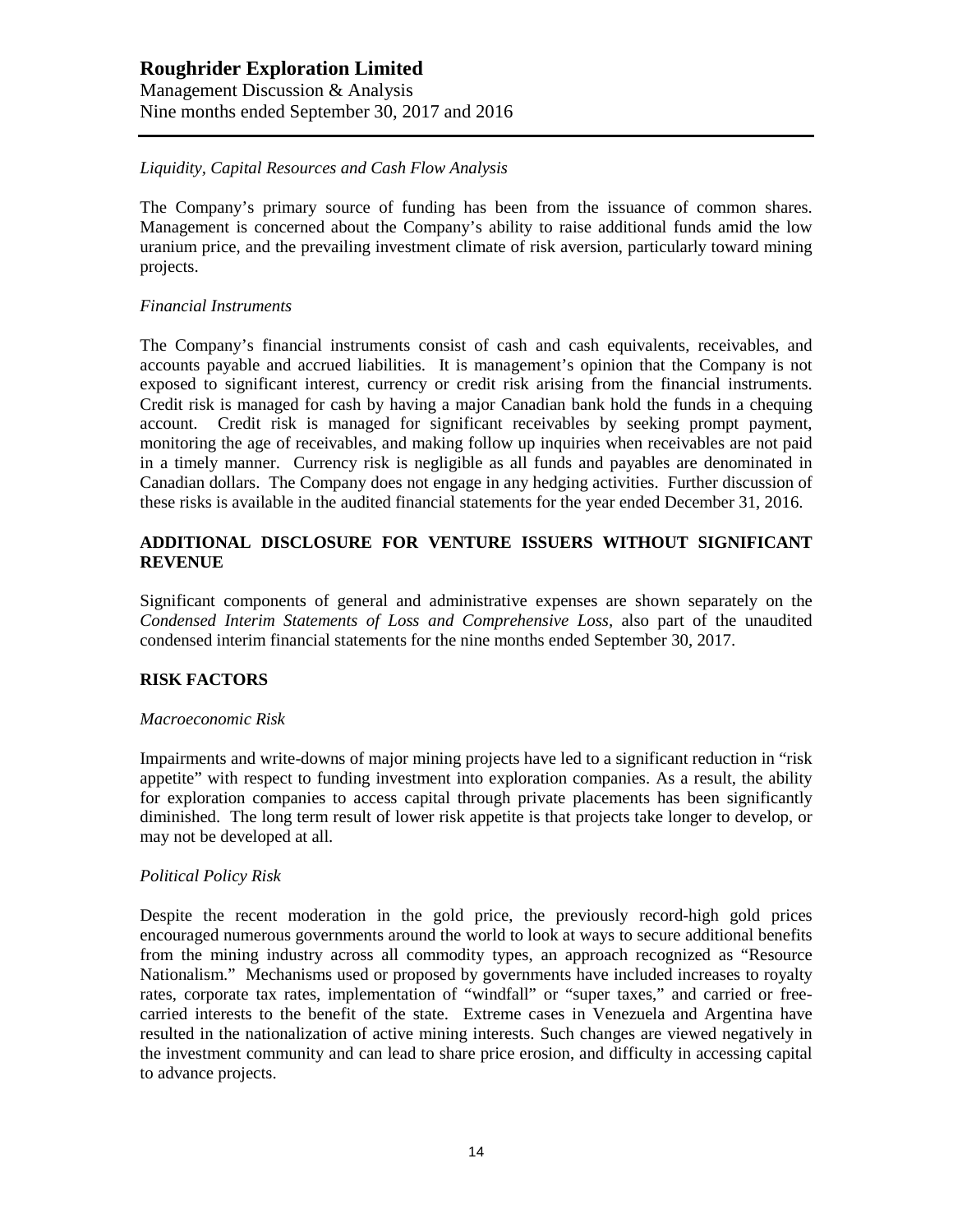Management Discussion & Analysis Nine months ended September 30, 2017 and 2016

#### *Exploration Risk*

Mineral exploration and development involve a high degree of risk and few projects are ultimately developed into producing mines. There is no assurance that the Company's selected Qualifying Transaction will demonstrate exploration results sufficient to result in the definition of a body of commercial ore. Whether an ore body will be commercially viable depends on a number of factors including the particular attributes of the deposit such as size, grade and proximity to infrastructure, as well as mineral prices and government regulations, including environmental regulations.

#### *Financial Capability and Additional Financing*

The Company has limited financial resources, has no source of operating income and has no assurance that additional funding will be available to it. It is anticipated that further exploration and development of the projects will be financed in whole or in part by the issuance of additional securities by the Company. Although the Company has been successful in the recent past in financing its initial activities through the issuance of equity securities, there can be no assurance that it will be able to obtain sufficient financing in the future to execute its business plan, particularly with ongoing uncertainty in the global financial markets, and the prevailing investment climate of risk aversion particularly in the resource sector. A discussion of risk factors particular to financial instruments is presented in the audited financial statements for the year ended December 31, 2016.

The Company has not commenced commercial mining operations and has no assets other than cash and cash equivalents, modest receivables and a small amount of prepaid expenses. The Company has no history of earnings, and is not expected to generate earnings or pay dividends until the company's exploration project is sold or taken into production.

#### *Commodity Prices*

The mineral industry varies with the price of metals. The prices of uranium, gold and other commodities have fluctuated widely in recent years and are affected by factors beyond the control of the Company including, but not limited to, international economic and political trends, currency exchange fluctuations, economic inflation and expectations for the level of economic inflation in the consuming economies, interest rates, global and local economic health and trends, speculative activities and changes in the supply of commodities due to significant (often sovereign or national) purchases and divestitures, new mine developments, mine closures as well as advances in various production and use technologies of commodities. All of these factors will impact the viability of the Company's exploration projects in ways that are impossible to predict with certainty.

#### *Uranium Market*

Since uranium is used both as a fuel for power generation and as a weapon, its price is subject to unique forces in addition to the typical supply / demand tension impacting all commodities. These unique forces include the level of strategic government stockpiling or disposition, the level of effort being expended to cap the number of nuclear-armed states in the world, the public perception of the relative safety of nuclear power generation, and related government and international regulation. While these unique forces appear to have acted together in recent years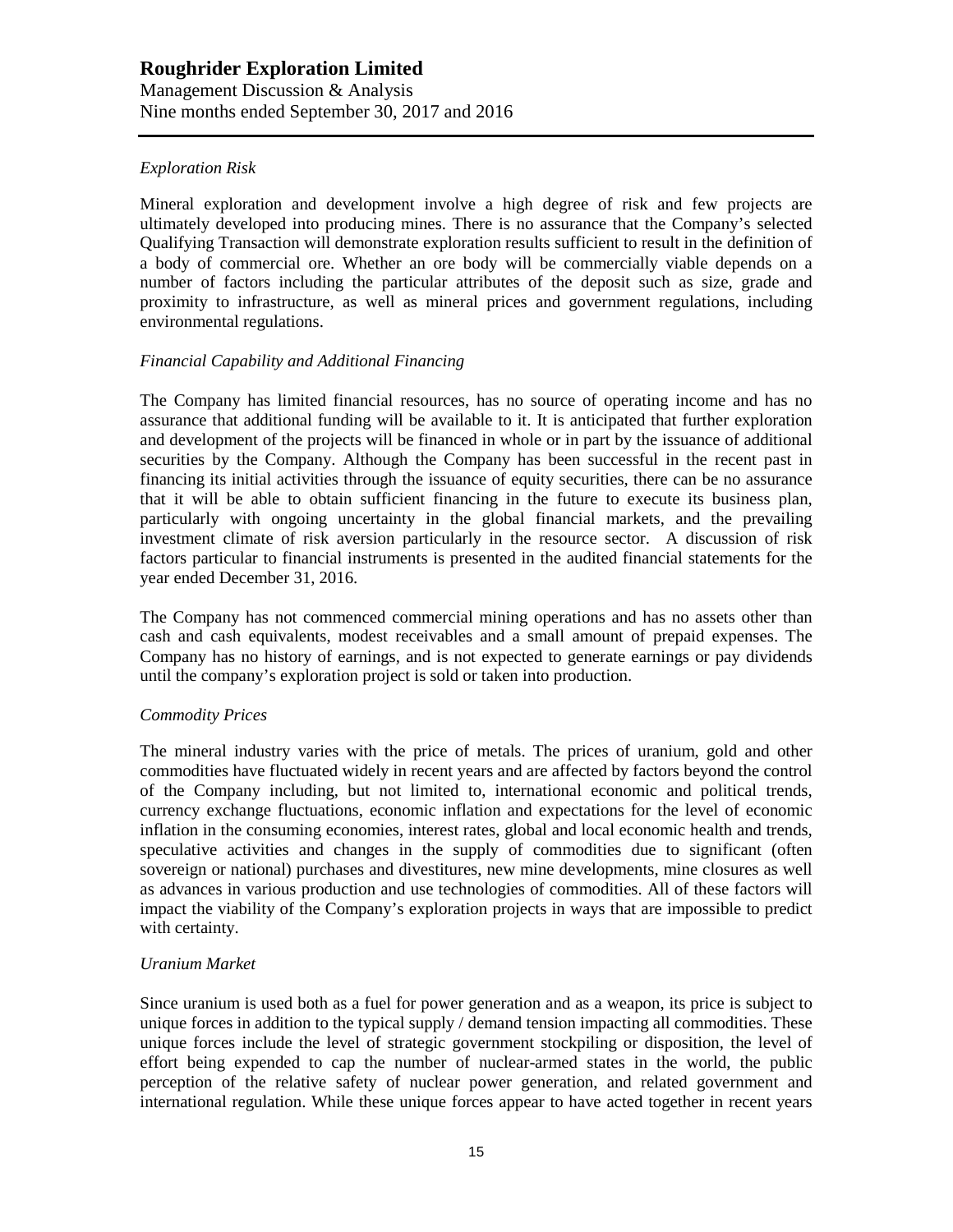to suppress the spot price of uranium, this risk may become an opportunity if those forces subside and the spot price of uranium continues to rise.

#### *Environment*

Both the exploration and any production phases of the Company's future operations will be subject to environmental protection regulations in the jurisdictions in which it operates. Globally, environmental legislation is evolving towards stricter standards and enforcement, more stringent environmental impact assessments of new mining projects and increasing liability exposure for companies and their directors and officers. There is no assurance that future environmental regulations will not adversely affect the Company or its future operations.

#### *Human Health*

The Company seeks to provide its employees with a safe and healthy workplace. The impact of highly contagious diseases, including the impact of a real or threatened pandemic, can be substantial both to individuals, and organizations. In the event of a disease outbreak, the Company may have to curtail or suspend operations for a period of time. Reduced operations could have varying impact on the Company, depending on the timing and duration of the incident and on other ancillary factors.

#### *Financial Instrument Risk*

As a result of its use of financial instruments, the Company is subject to credit risk, interest rate risk, currency risk, liquidity risk and other price risk. These risks are considered to be small. These risks are discussed comprehensively in the audited financial statements for the year ended December 31, 2016.

#### *Liquidity of Common Shares*

There can be no assurance that an active and liquid market for the Company's common shares will develop or continue to exist, and an investor may find it difficult to resell its common shares. In addition, trading in the common shares of the Company may be halted at other times for other reasons, including for failure by the Company to submit documents to the Exchange in the time periods required.

#### **RECENT ACCOUNTING PRONOUNCEMENTS**

#### **Adoption of New Standards and Interpretations**

The following amended standard is relevant to the organization and was first adopted for the Company's year ended December 31, 2016, but has had no material impact on the financial statements:

*IAS 1, Presentation of Financial Statements* amendment to clarify guidance on materiality and aggregation, the presentation of subtotals, the structure of financial statements, and the disclosure of accounting policies.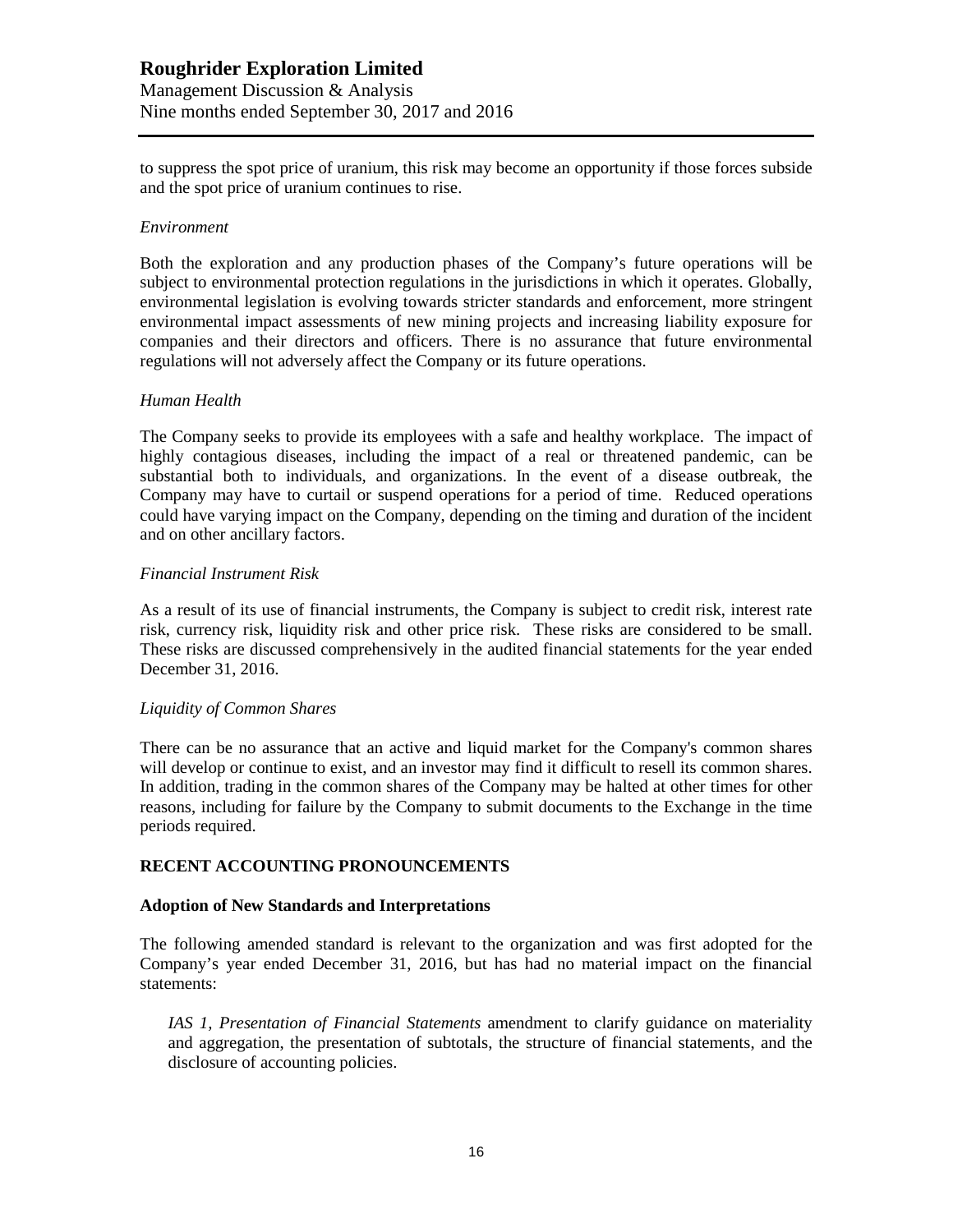Management Discussion & Analysis Nine months ended September 30, 2017 and 2016

#### **Upcoming Changes in Accounting Standards**

The following changes to standards are effective as follows:

For the Company's year ended December 31, 2018:

*IFRS 7, Financial Instruments: Disclosures:* This amendment requires additional disclosures on transition from IAS 39 and IFRS 9.

*IFRS 9, Financial Instruments:* This new standard replaces IAS 9 and describes the new requirements for the classification, measurement and de-recognition of financial assets and liabilities. Specifically, *IFRS 9* requires all recognized financial assets that are within the scope of *IAS 39 Financial Instruments: Recognition and Measurement* to be subsequently measured at amortized cost or fair value. The amendment also introduces a third measurement category for financial assets: fair value through other comprehensive income, and includes a single, forward-looking 'expected loss' impairment model.

*IFRS 15, Revenue from Contracts with Customers:* This new standard establishes a new control-based revenue recognition model which could change the timing of revenue recognition.

#### For the Company's year ended December 31, 2019:

*IFRS 16, Leases:* This new standard eliminates the classification of leases as either operating leases or finance leases and introduces a single lessee accounting model which requires the lessee to recognize assets and liabilities for all leases with a term of longer than 12 months.

The Company is in the process of assessing the impact of the above new accounting pronouncements.

#### **OFF-BALANCE SHEET ARRANGEMENTS**

The Company is not a party to any off-balance sheet arrangements that have, or are reasonably likely to have, a current or future material effect on the Company's financial condition, changes in financial condition, revenues, expenses, results of operations, liquidity, capital expenditures or capital resources.

#### **TRANSACTIONS WITH RELATED PARTIES**

#### **Key management personnel:**

Key management personnel are those persons that have the authority and responsibility for planning, directing and controlling the activities of the Company, directly or indirectly. Key management includes executive and non-executive members of the Company's Board of Directors, a corporate officer and a vice president. For the period from January 1, 2017 to September 30, 2017, an officer and a vice president of the Company were paid or accrued compensation of \$156,250 (2016 - \$193,000) which is included in salaries, marketing and in exploration expenses, and non-executive members of the Company's Board of Directors received